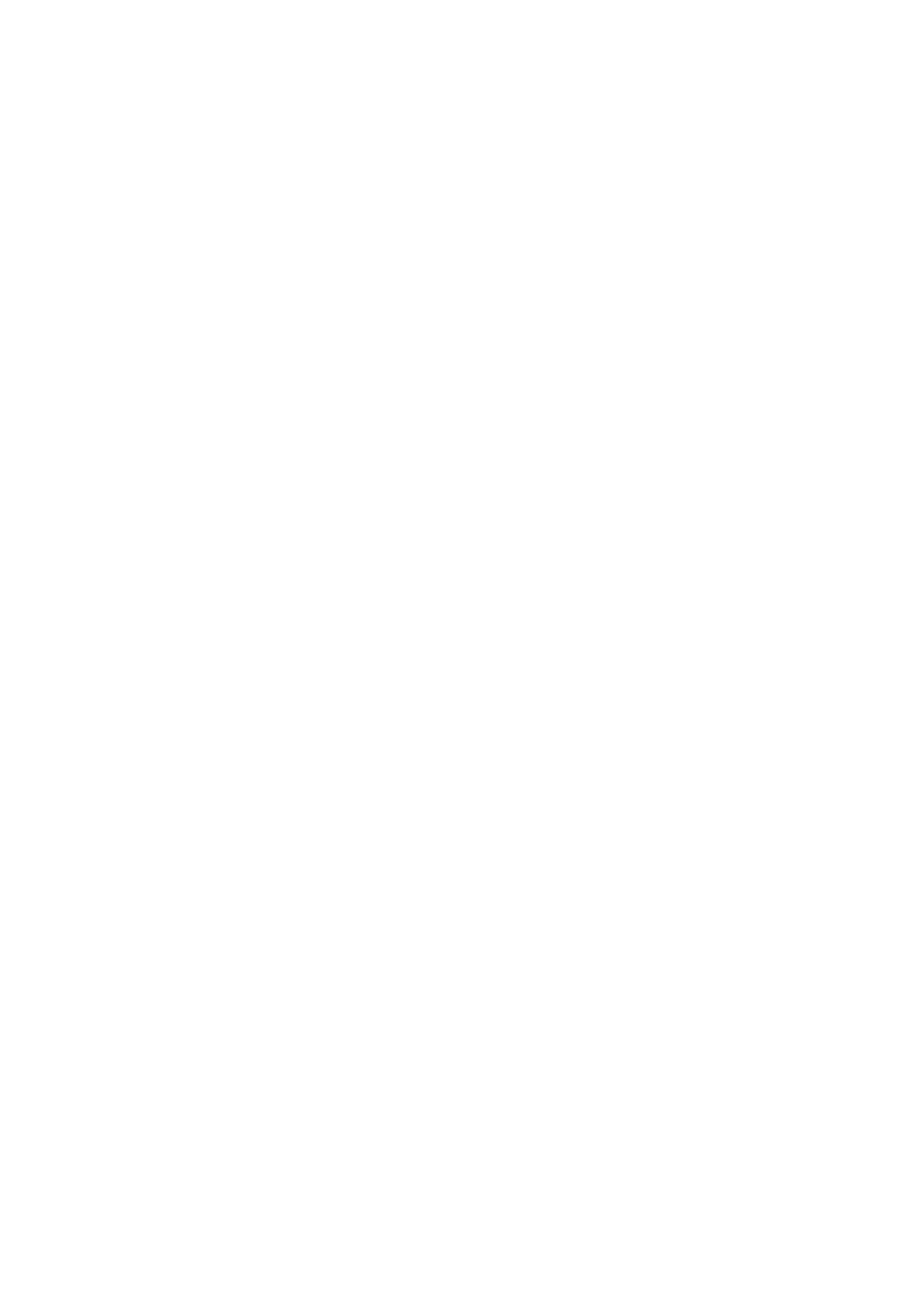#### Recenzenci:

Prof. dr hab. Henryk Chałupczak *(Uniwersytet Marii Curie-Skłodowskiej*, Lublin, Polska), Prof. dr Edward Colerick (Uniwersytet Przyrodniczo-Humanistyczny, Siedlce, Polska), Prof. dr hab. Christopher Garbowski (Uniwersytet Marii Curie-Skłodowskiej, Lublin, Polska), Prof. dr hab. Halyna Lutsyshyn (Uniwersytet Narodowy Politechnika Lwowska, Lwów, Ukraina).

#### Międzynarodowa Rada Naukowa:

Beata Fałda – Przewodnicząca *(Państwowa Wyższa Szkoła Zawodowa w Cheł* $mie, Polska), Klaudia Bednarova-Gibova (Universytet Preszowski, Stowacja),$ Iryna Biskub *(Wschodnioeuropejski Uniwersytet Narodowy im. Łesi Ukrainki*, Ukraina), Serghiey Fedoniuk (Wschodnioeuropejski Uniwersytet Narodowy im. Lesi Ukrainki, Ukraina), Teresa Giedz-Topolewska (Państwowa Wyższa  $Szkola Zawodowa w Chełmie, Polska), Jurij Hajduk (Państwowa Wyższa Szko 4a\ Zawodowa\ w\ Chełmie,\ Polska),$  Jan Hudzik (Uniwersytet Marii Curie-Skłodowskiej, Polska), Dzintra Iliško (Uniwersytet Daugavpils, Łotwa), Henryk Kardela *(Uniwersytet Marii Curie-Skłodowskiej, Polska)*, Mirosława Kawecka (Państwowa Wyższa Szkoła Zawodowa w Chełmie, Polska), Jan Kłos (Katolicki Uniwersytet Lubelski, Polska), Andrzej Kowalczyk (Uniwersytet Marii Curie-Skªodowskiej, Polska), Wªodzimierz Osadczy (Katolicki Uniwersytet Lubelski, Polska), Lucyna Sikorska (Państwowa Wyższa Szkoła Zawodowa w Chełmie, Polska), Beata Siwek (Katolicki Uniwersytet Lubelski, Polska), Beata Kasperowicz-Stążka (Uniwersytet Marii Curie-Skłodowskiej, Polska), Nina Rzhevska *(Narodowy Uniwersytet Lotniczy, Ukraina)*, Tomasz Stępniewski (Instytut Europy Środkowej, Lublin, Polska), Tomasz Zygmunt (Państwowa Wyższa Szkoła Zawodowa w Chełmie, Polska).

Redaktor Naczelny:

Tomasz Zygmunt

Sekretarz Redakcji: Jurij Hajduk

#### Członkowie Redakcji:

Anna Woªoszczuk, Mariola Tiuchtiej, Caitlin Mello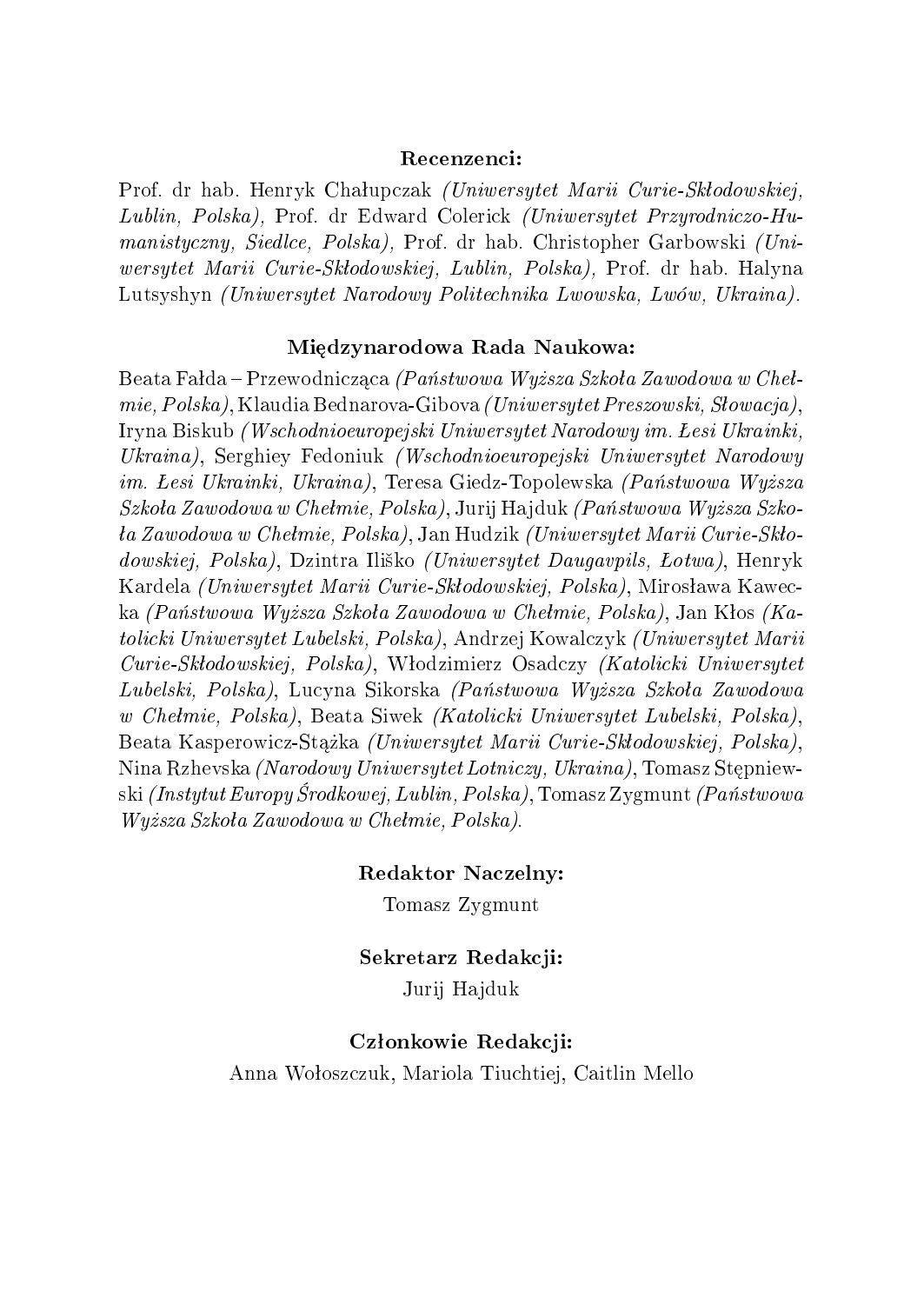Indeksowanie w bazach: Index Copernicus ERICH PLUS CEJSH (The Central European Journal of Social Sciences and Humanities) Central and Eastern European Online Library

C Copyright by Instytut Neofilologii Państwowej Wyższej Szkoły Zawodowej w Chełmie  $Chekm 2020$ 



### ISSN 2450-3576 ISBN 978-83-960460-0-0

Instytut Neofilologii PAŃSTWOWA WYŻSZA SZKOŁA ZAWODOWA W CHEŁMIE ul. Wojsławicka 8B, 22-100 Chełm, Polska Tel./Fax: +48-82-564-2080 http://lcpijournal.pwsz.chelm.pl e-mail: lcpijournal@yahoo.com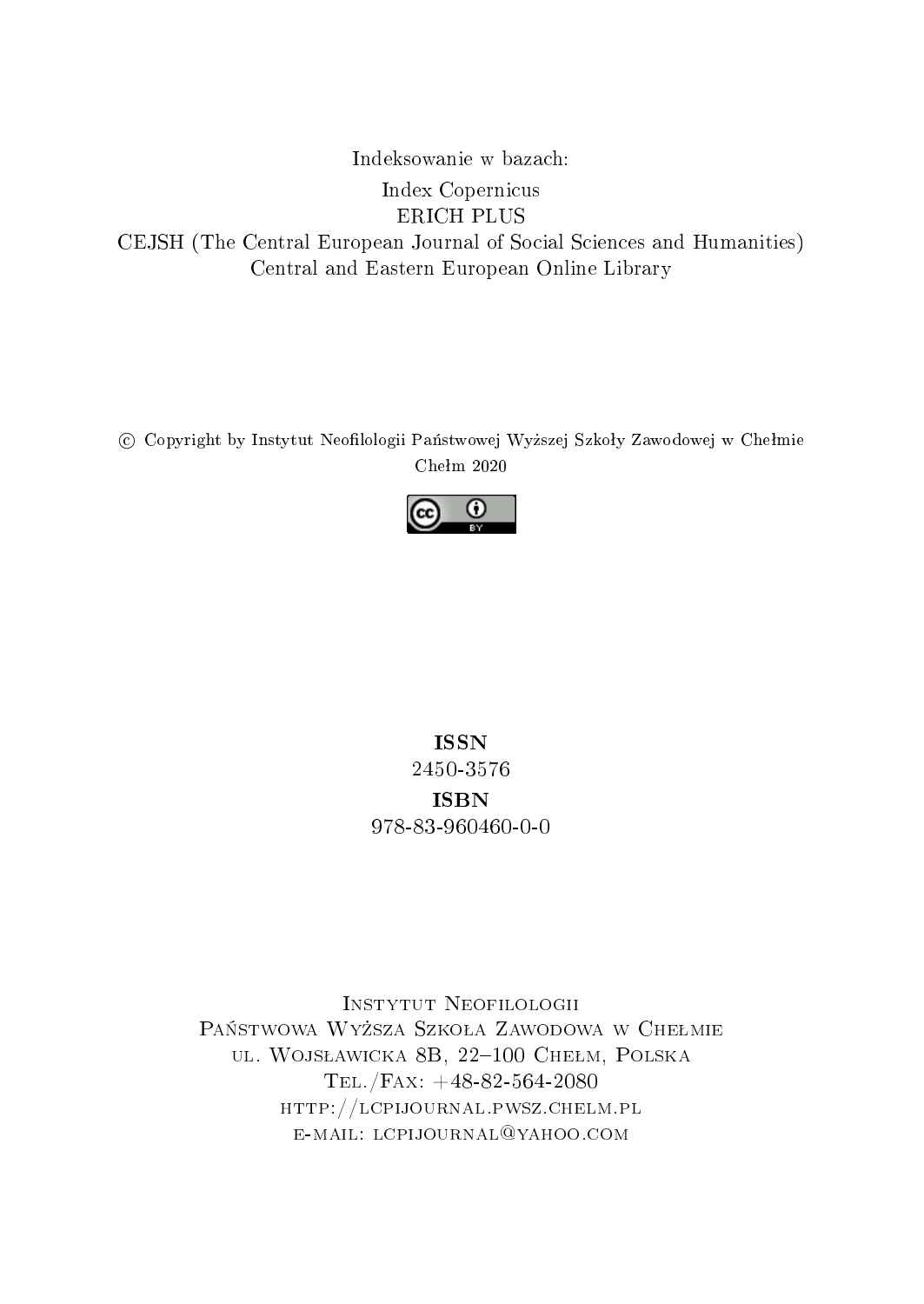Instytut Neofilologii Państwowej Wyższej Szkoły Zawodowej w Chełmie

## Language - Culture - Politics

International Journal Vol. 1/2020

> Redaktor wydania Tomasz Zygmunt

> > Chełm  $2020$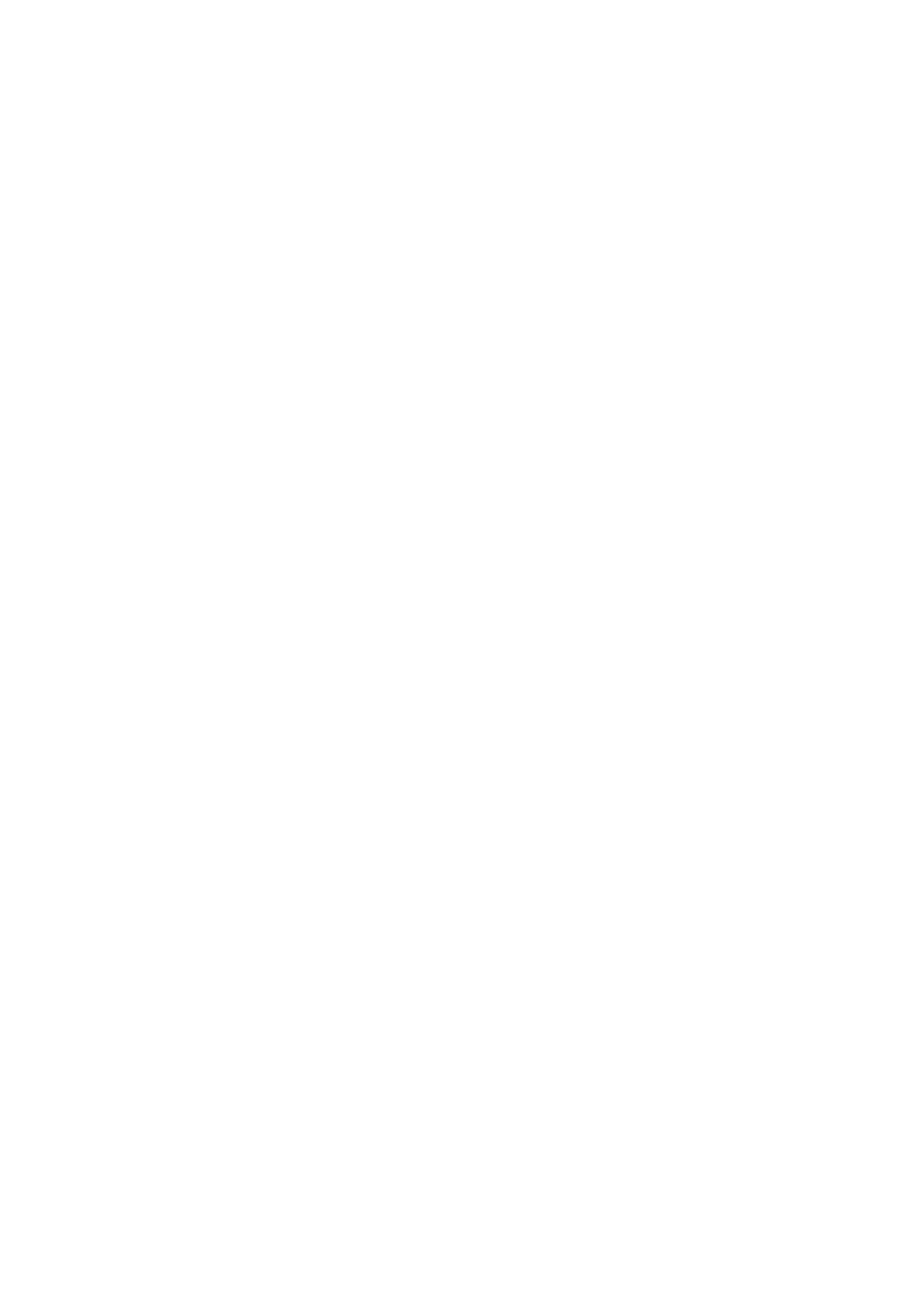#### Reviewers:

Prof. dr hab. Henryk Chałupczak *(Maria Curie-Skłodowska University, Po*land), Prof. dr Edward Colerick (University of Natural Sciences and Humanities in Siedlce, Poland), Prof. dr hab. Christopher Garbowski (Maria Curie-Skªodowska University, Poland), Prof. dr hab. Halyna Lutsyshyn (Lviv Poitechnic National University, Ukraine).

#### International Scientific Committee:

Beata Falda – Chairperson *(State School of Higher Education in Chełm*, Poland), Klaudia Bednarova-Gibova (Presov University, Slovakia), Iryna Biskub (Lesia Ukrainka Eastern European University in Lutsk, Ukraina), Serghiey Fedoniuk (Lesia Ukrainka Eastern European University in Lutsk, Ukraina), Teresa Giedz-Topolewska *(State School of Higher Education in*  $Chelm, Poland)$ , Jurij Hajduk *(State School of Higher Education in Chełm, Po*land), Jan Hudzik (Maria Curie-Skłodowska University, Poland), Dzintra Iliško *(Daugavpils University, Latvia)*, Henryk Kardela *(Maria Curie-Skłodow*ska University, Poland), Mirosława Kawecka *(State School of Higher Education* in Chełm, Poland), Jan Kłos *(Catholic University of Lublin, Poland)*, Andrzej Kowalczyk *(Maria Curie-Skłodowska University, Poland)*, Włodzimierz Osadczy (Catholic University of Lublin, Poland), Lucyna Sikorska (State School of Higher Education in Chełm, Poland), Beata Siwek (Catholic University of  $Lublin, Poland),$  Beata Kasperowicz-Stążka *(Maria Curie-Skłodowska Univer*sity, Poland), Nina Rzhevska (National Aviation University, Ukraine), Tomasz Stepniewski *(Institute of Central Europe, Lublin, Poland)*, Tomasz Zygmunt  $(State School of Higher Education in Chehm, Poland).$ 

#### Editor-in-Chief:

Tomasz Zygmunt

#### Secretary:

Jurij Hajduk

#### Adjunct Members of the Committee:

Anna Woªoszczuk, Mariola Tiuchtiej, Caitlin Mello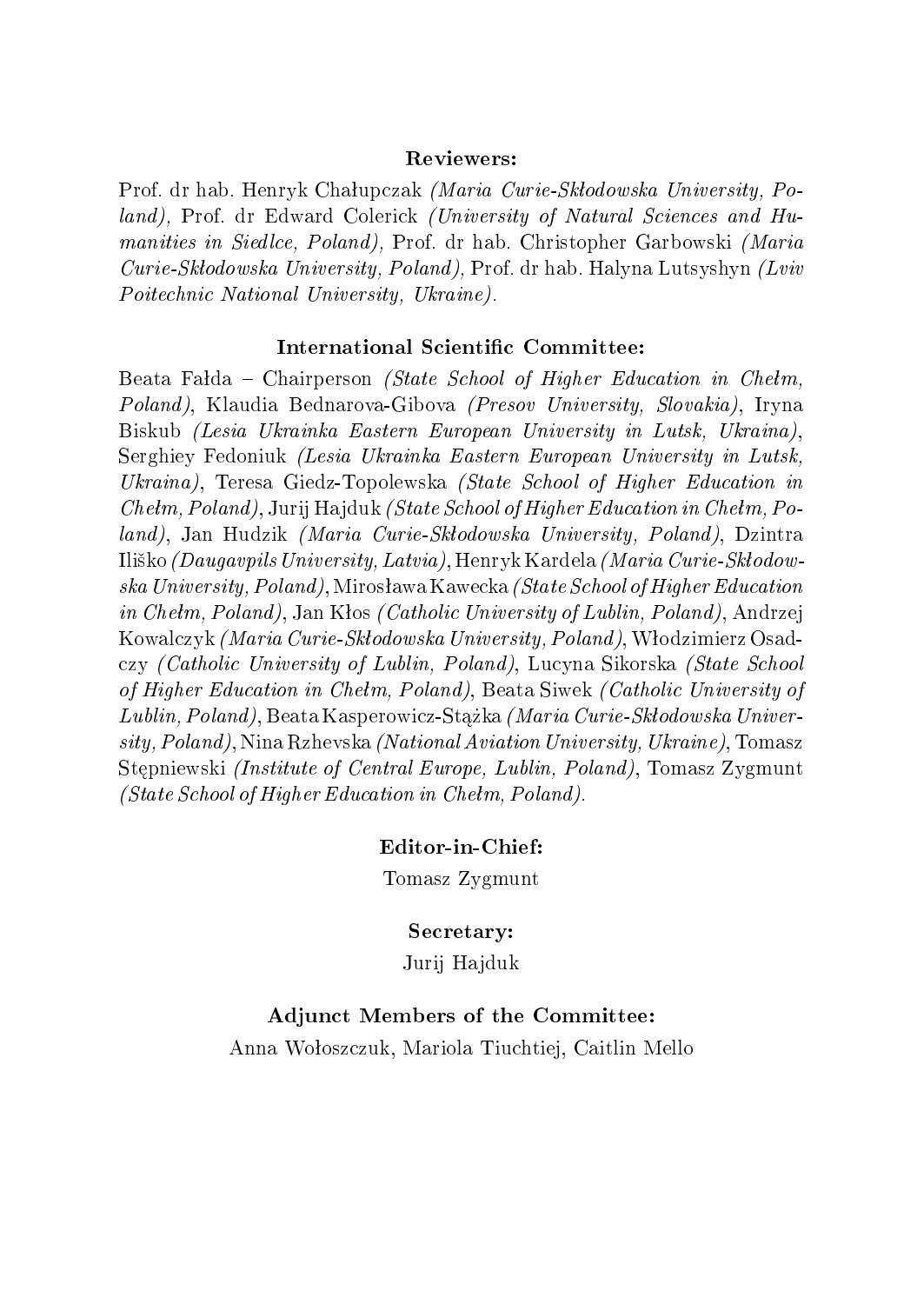Book index provided by: Index Copernicus ERICH PLUS CEJSH (The Central European Journal of Social Sciences and Humanities) Central and Eastern European Online Library

C Copyright by Instytut Neofilologii Państwowej Wyższej Szkoły Zawodowej w Chełmie  $Chekm 2020$ 



ISSN 2450-3576 ISBN 978-83-960460-0-0

Institute of Modern Philology STATE SCHOOL OF HIGHER EDUCATION IN CHEŁM WOJSŁAWICKA 8B, 22-100 CHEŁM, POLSKA Tel./Fax: +48-82-564-2080 http://lcpijournal.pwsz.chelm.pl e-mail: lcpijournal@yahoo.com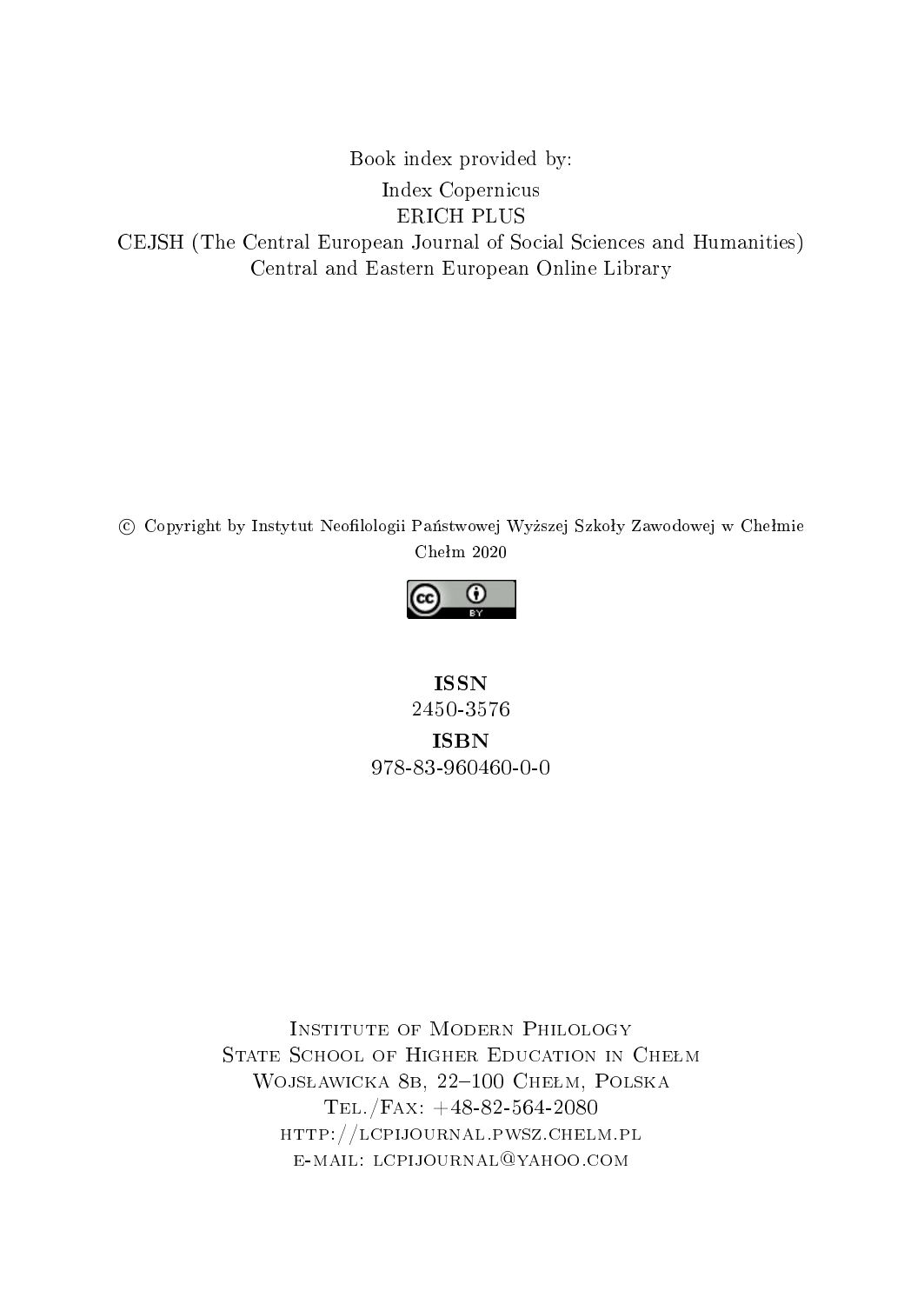## Spis treści – Contents

| $Jqzyk - Language$                                                                                                                        | 13  |
|-------------------------------------------------------------------------------------------------------------------------------------------|-----|
| Alicja Cuper                                                                                                                              |     |
|                                                                                                                                           | 15  |
| Vladislav Hrežo<br>Exploring Phraseology in EU Legal Discourse                                                                            | 29  |
| Konrad Klimkowski<br>Media reporting on coronavirus as a terminology forge: implications                                                  | 53  |
| Iryna Losyeva<br>Structural and semantic approach to the study of political debate                                                        | 71  |
| Oksana Rohach, Yuliia Rogach<br>Pictogram and Ideograms as the Main Means of Multimodality<br>(on the basis of the Australian newspapers) | 85  |
| Magdalena Bojar<br>The Communicative Language Teaching approach in teaching<br>English conversation. Theoretical background and practice  | 99  |
| Kultura – Culture                                                                                                                         | 117 |
| Andriej Mielkow<br>Język staro-cerkiewno-słowiański w Kościele i kulturze narodów                                                         | 119 |
| Olga Osadczy<br>Orientalne zaśpiewy w modlitwie Kresów. Języki sakralne Ormian,                                                           | 133 |
| Malina Załużna-Łuczkiewicz<br>Grief, dogs and disillusioned writers in the modern prose elegy                                             | 145 |
| Monika Grygiel<br>Vladimir Nabokov o antywartościach – popkultura, reklama,                                                               | 159 |
| Dorota Górnik<br>The Scottish diaspora in the Polish-Lithuanian Commonwealth                                                              | 169 |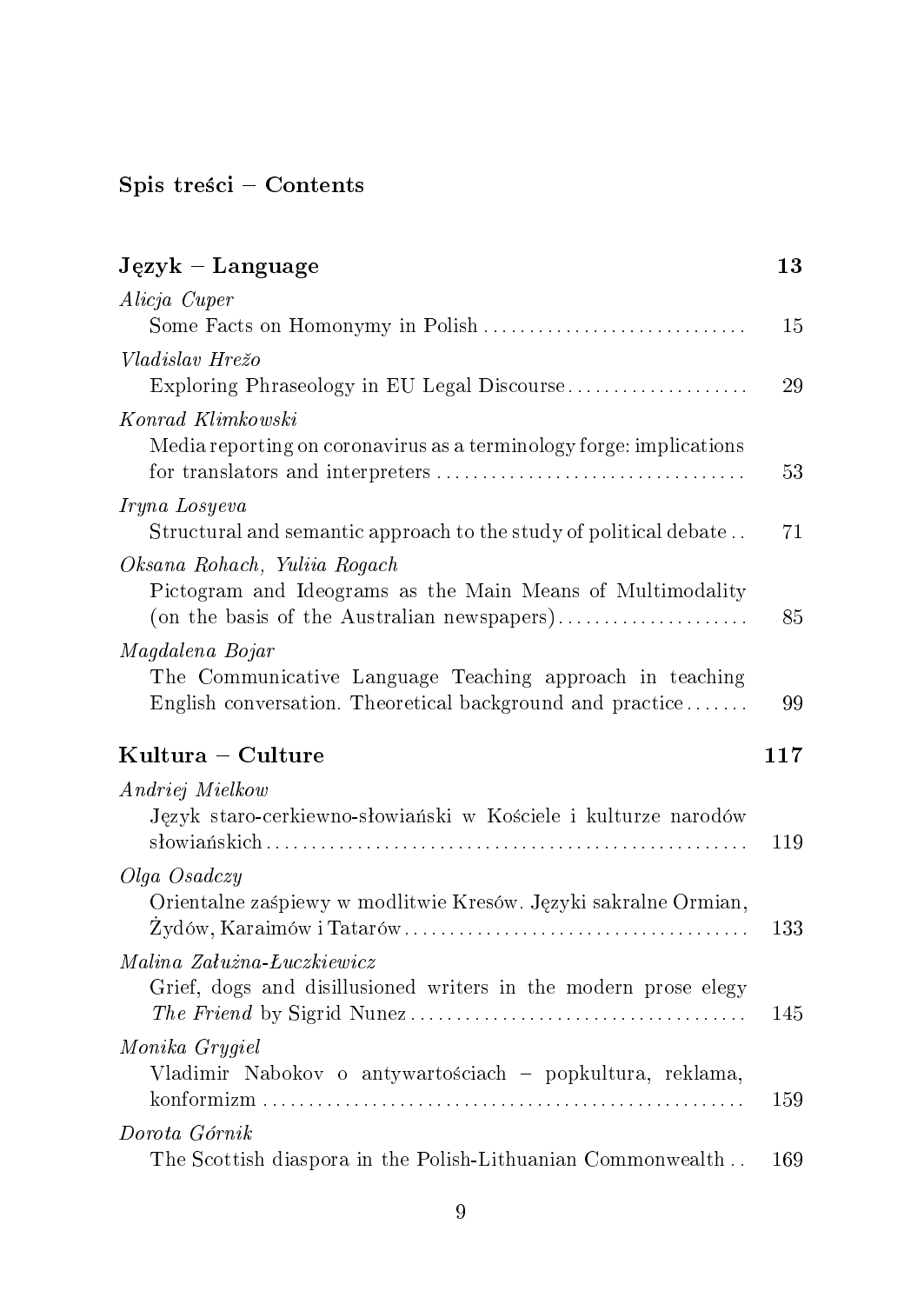| Caitlin Mello                                                                                                                  |     |
|--------------------------------------------------------------------------------------------------------------------------------|-----|
| Polish Immigration to Chicago and the Impact on Local Society                                                                  | 183 |
| Ludmila Zofia Szczecina                                                                                                        |     |
| The "explosion" of St John Paul II's Theology of the Body in<br>the Catholic Church in America and its global implications for | 195 |
| Iryna Biskub, Anna Danylchuk                                                                                                   |     |
|                                                                                                                                | 211 |
| Polityka – Politics                                                                                                            | 225 |
| Andrzej Gil                                                                                                                    |     |
| Autonomia Karelii w okresie międzywojennym jako przykład<br>realizacji sowieckiej polityki narodowościowej i międzynarodowej   | 227 |
| Irine Kiyanka                                                                                                                  |     |
| Aspect of Populism: Irrational, Rational Technological Measures.                                                               | 239 |
| Magdalena Kawa                                                                                                                 |     |
| Kto ratuje jedno życie Sprawiedliwi w debacie publicznej                                                                       | 251 |
| Recenzje – Review                                                                                                              | 260 |
| Tomasz Zygmunt                                                                                                                 |     |
| A Review of "Selected Chapters in English Lexicology, Part II:<br>Phraseology and Word-formation" by Klaudia Bednarova-Gibova  |     |
|                                                                                                                                | 263 |

10